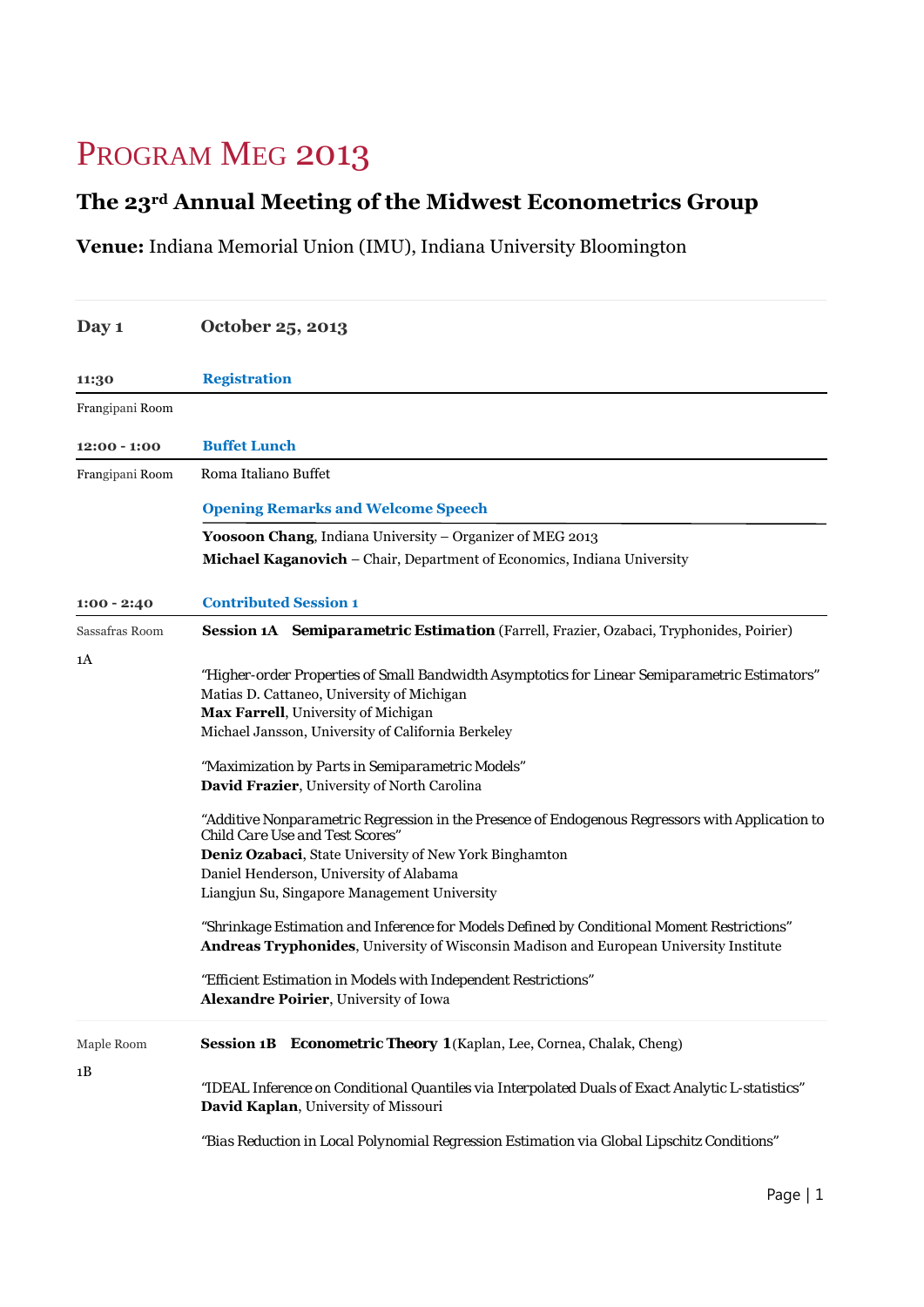|               | Na Kyeong Lee, University of Colorado Boulder                                                                                                                                         |
|---------------|---------------------------------------------------------------------------------------------------------------------------------------------------------------------------------------|
|               | "Approximating Moments by Nonlinear Transformations, with an Application to Resampling from<br><b>Fat-tailed Distributions"</b>                                                       |
|               | Karim M. Abadir, Imperial College London                                                                                                                                              |
|               | Adriana Cornea, University of Exeter                                                                                                                                                  |
|               | "Identification of Average Effects under Magnitude and Sign Restrictions on Confounding"<br>Karim Chalak, Boston College                                                              |
|               | "Select the Valid and Relevant Moments: A One-Step Procedure for GMM with Many Moments"<br>Xu Cheng, University of Pennsylvania<br>Zhipeng Liao, University of California Los Angeles |
| Whittenberger | Session 1C Macroeconomics (Jones, Michaud, Smith, Walker, Keating)                                                                                                                    |
| 1C            | "The Asymmetric Effects of Uncertainty on Macroeconomic Activity"<br>Paul Jones, University of Alabama<br>Walter Enders, University of Alabama                                        |
|               | "Incarceration and Low Skilled Labor Markets: A Macroeconomic Analysis"<br>Bulent Guler, Indiana University<br>Amanda Michaud, Indiana University                                     |
|               | "House Prices, Big Banks and Big Cycles: A Structural Macroeconometric Analysis"<br>Andrew Lee Smith, University of Kansas                                                            |
|               | "No News is Good News"                                                                                                                                                                |
|               | Joonyoung Hur, California State University Northridge<br>Eric Leeper, Indiana University<br>Todd Walker, Indiana University                                                           |
|               | "What Do We Learn from Blanchard and Quah Decompositions of Output If Aggregate Demand<br>May Not be Long-run Neutral?"                                                               |
|               | John Keating, University of Kansas                                                                                                                                                    |
| Walnut Room   | Session 1D Financial Econometrics 1 (Ahmad, Jahan-Parvar, Ma, Kim, Bao)                                                                                                               |
| 1D            |                                                                                                                                                                                       |
|               | "Temporal Biases of Random Walk Processes and Implications for Asset Prices"                                                                                                          |
|               | Yamin Ahmad, University of Wisconsin Whitewater<br>Ivan Paya, Lancaster University                                                                                                    |
|               |                                                                                                                                                                                       |
|               | "Downside and Upside Variance Risk-Premium"<br>Bruno Feunou, Bank of Canada                                                                                                           |
|               | Mohammad Jahan-Parvar, Federal Reserve Board                                                                                                                                          |
|               | Cedric Okou, Université du Québec à Montréal                                                                                                                                          |
|               | "The Information in the Fourth Principal Component for Bond Risk Premia"<br>Xuyang Ma, University of Washington                                                                       |
|               | "Mean Reversion and Unit Root in Diffusion Models"                                                                                                                                    |
|               | Jihyun Kim, Indiana University                                                                                                                                                        |
|               | Joon Park, Indiana University                                                                                                                                                         |
|               | "Bias of the Mean Reversion Estimator in Continuous-Time Levy Processes"                                                                                                              |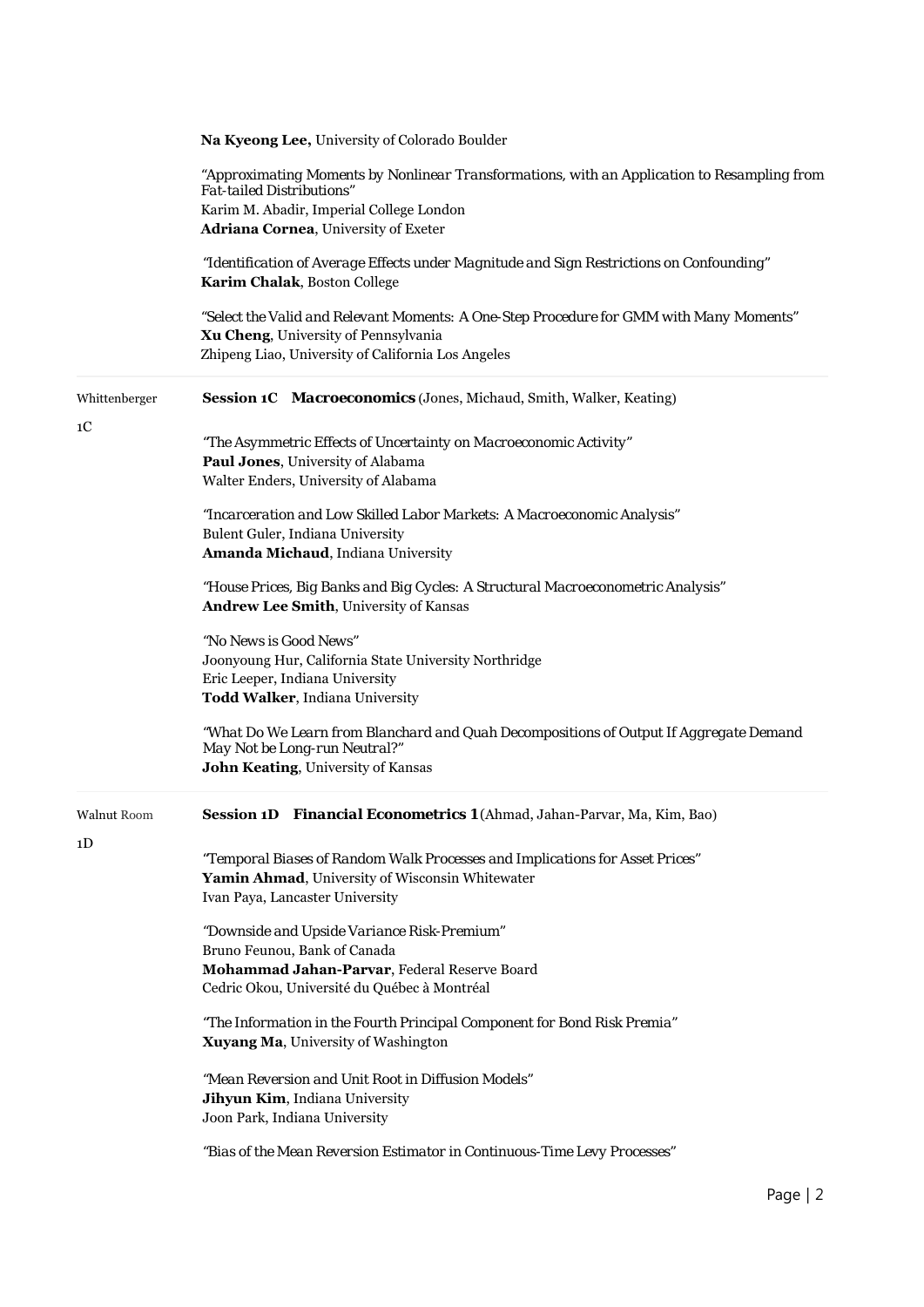|               | Yong Bao, Purdue University<br>Aman Ullah, University of California Riverside<br>Yun Wang, University of International Business and Economics<br>Jun Yu, Singapore Management University |
|---------------|------------------------------------------------------------------------------------------------------------------------------------------------------------------------------------------|
| Oak Room      | <b>Session 1E</b> Panel Data (Gu, Semykina, Wang, Webb, Cai)                                                                                                                             |
| 1E            |                                                                                                                                                                                          |
|               | "Unobserved Heterogeneity in Longitudinal Data: An Empirical Bayes Perspective"                                                                                                          |
|               | Jiaying Gu, University of Illinois Urbana-Champaign                                                                                                                                      |
|               | Roger Koenker, University of Illinois Urbana-Champaign                                                                                                                                   |
|               | "Binary Response Panel Data Models with Sample Selection and Self Selection"                                                                                                             |
|               | Anastasia Semykina, Florida State University                                                                                                                                             |
|               | Jeffrey Wooldridge, Michigan State University                                                                                                                                            |
|               | "Efficient Estimation for Nonparametric Regression with General Covariance: Application to                                                                                               |
|               | Nonparametric Panel with Random Effects"                                                                                                                                                 |
|               | Huashan Wang, University of California Riverside                                                                                                                                         |
|               | "Wild Bootstrap Inference for Wildly Different Cluster Sizes"                                                                                                                            |
|               | James MacKinnon, Queen's University                                                                                                                                                      |
|               | Matthew Webb, Queen's University                                                                                                                                                         |
|               | "Quantile Panel Data Models with Partially Varying Coefficients: Estimating the Growth Effect of<br><i>FDI"</i>                                                                          |
|               | Zongwu Cai, University of Kansas and Xiamen University                                                                                                                                   |
| $2:40 - 3:00$ | <b>Coffee Break</b>                                                                                                                                                                      |
|               |                                                                                                                                                                                          |

Frangipani Room

| $3:00 - 4:40$  | <b>Contributed Session 2</b>                                                                                                                                                                                  |  |  |
|----------------|---------------------------------------------------------------------------------------------------------------------------------------------------------------------------------------------------------------|--|--|
| Sassafras Room | <b>Session 2A <i>Nonparametric Identification</i></b> (Kim, Wei, Wu, Xu, Escanciano)                                                                                                                          |  |  |
| 2A             | "Partial Identification of the Distribution of Treatment Effects Under Integral Restrictions"<br><b>Ju Hyun Kim, Columbia University</b>                                                                      |  |  |
|                | "Semiparametric Inference of Risk Aversion in First-Price Auctions with Endogenous Entry"<br><b>Jie Wei</b> , University of California Riverside                                                              |  |  |
|                | "Partial Identification of Principal Stratum Treatment Effects"<br>Yanqin Fan, Vanderbilt University<br>Bryan Shepherd, Vanderbilt University<br>Jisong Wu, Indiana University Purdue University Indianapolis |  |  |
|                | "Nonparametric Identification of Triangular models"<br>Quang Vuong, New York University<br>Haiqing Xu, University of Texas Austin                                                                             |  |  |
|                | "On the Identification of Structural Linear Functionals"<br>Juan Carlos Escanciano, Indiana University<br>Wei Li, Indiana University                                                                          |  |  |
| Maple Room     | <b>Session 2B</b> Dynamic Panel Models (Lee, Pakel, Verdier, Zirogiannis, Sul)                                                                                                                                |  |  |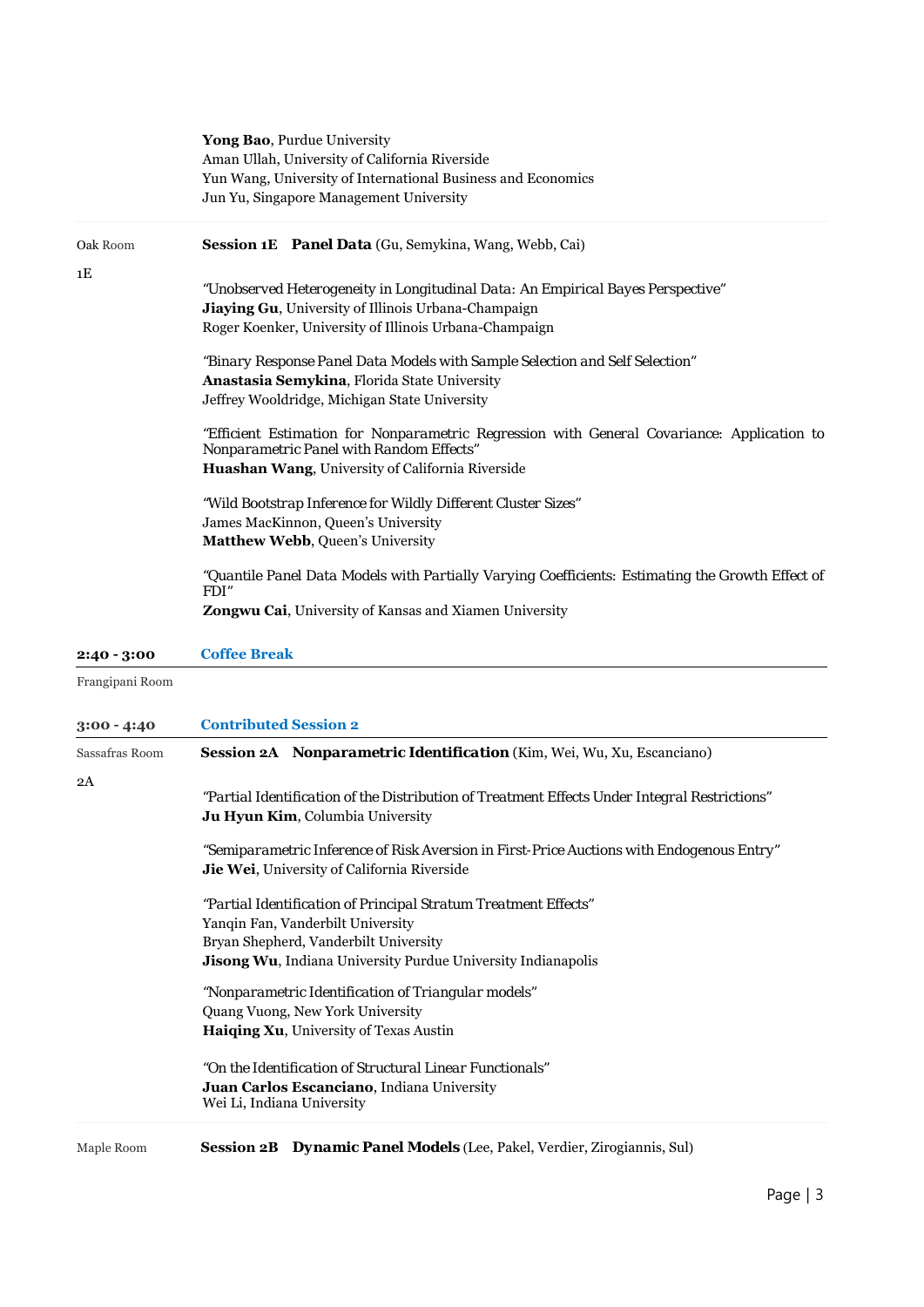| 2В                  | "Asymptotic Inference for Dynamic Panel Estimators of Infinite Order Autoregressive Processes"<br>Yoonjin Lee, Indiana University<br>Ryo Okui, Kyoto University                                            |
|---------------------|------------------------------------------------------------------------------------------------------------------------------------------------------------------------------------------------------------|
|                     | Mototsugu Shintani, Vanderbilt University                                                                                                                                                                  |
|                     | "Bias Reduction in Nonlinear and Dynamic Panels in the Presence of Cross-Section Dependence,<br>with a GARCH Panel Application"<br>Cavit Pakel, Bilkent University                                         |
|                     | "Estimation of Dynamic Models of Panel Data with Cross-Sectional Dependence"<br>Valentin Verdier, Michigan State University                                                                                |
|                     | "Dynamic Factor Analysis for Large Panels"<br>Nikos Zirogiannis, Indiana University<br>Tripodis Yorghos, Boston University                                                                                 |
|                     | "Spurious Cross Sectional Regressions"<br>Donggyu Sul, University of Texas Dallas                                                                                                                          |
| Whittenberger<br>2C | Session 2C Commodities (Evbuomwan, Fossati, Herrera, Traum, Bjørnland)                                                                                                                                     |
|                     | "Macroeconomic Impact of Oil Price Shocks on Oil Rich Economies: Evidence from Nigeria Using a<br>Structural VAR Approach"                                                                                 |
|                     | Osaretin Evbuomwan, Central Bank of Nigeria                                                                                                                                                                |
|                     | "Output Growth and Commodity Prices in Latin America: What Has Changed?"<br>Sebastian Fossati, University of Alberta                                                                                       |
|                     | "Oil Price Shocks and the U.S. Stock Market: Do Sign and Size Matter?"<br>Zeina Alsalman, Wayne State University<br>Ana Maria Herrera, University of Kentucky                                              |
|                     | "Time Varying Oil Price Volatility and Macroaggregates"<br>Nora Traum, North Carolina State University<br>Michael Plante, Federal Reserve Bank of Dallas                                                   |
|                     | "Boom or Gloom? Examining the Dutch Disease in a Two-Speed Economy"<br>Hilde Bjørnland, BI Norwegian Business School and Norges Bank<br>Leif Anders Thorsrud, BI Norwegian Business School and Norges Bank |
| Walnut Room         | Session 2D Financial Econometrics 2 (Sizova, Thompson, Yao, Prono, Rapach)                                                                                                                                 |
| 2D                  | "Efficient Tests for Long-Run Predictability: Do Long-Run Relations Convey Extra Information?"<br>Natalia Sizova, Rice University                                                                          |
|                     | "Moving the Goalposts: Subjective Performance Benchmarks and the Aumann-Serrano Measure of<br><i>Riskiness"</i>                                                                                            |
|                     | Christopher Bennett, Vanderbilt University<br>Brennan Thompson, Ryerson University                                                                                                                         |
|                     | "Continuous and Jump Betas: Firm and Industry Level Evidence"<br>Mardi Dungey, University of Tasmania, Australian National University and University of Cambridge<br>Wenying Yao, University of Tasmania   |
|                     | "Simple Estimator for the GARCH(1,1) Model"                                                                                                                                                                |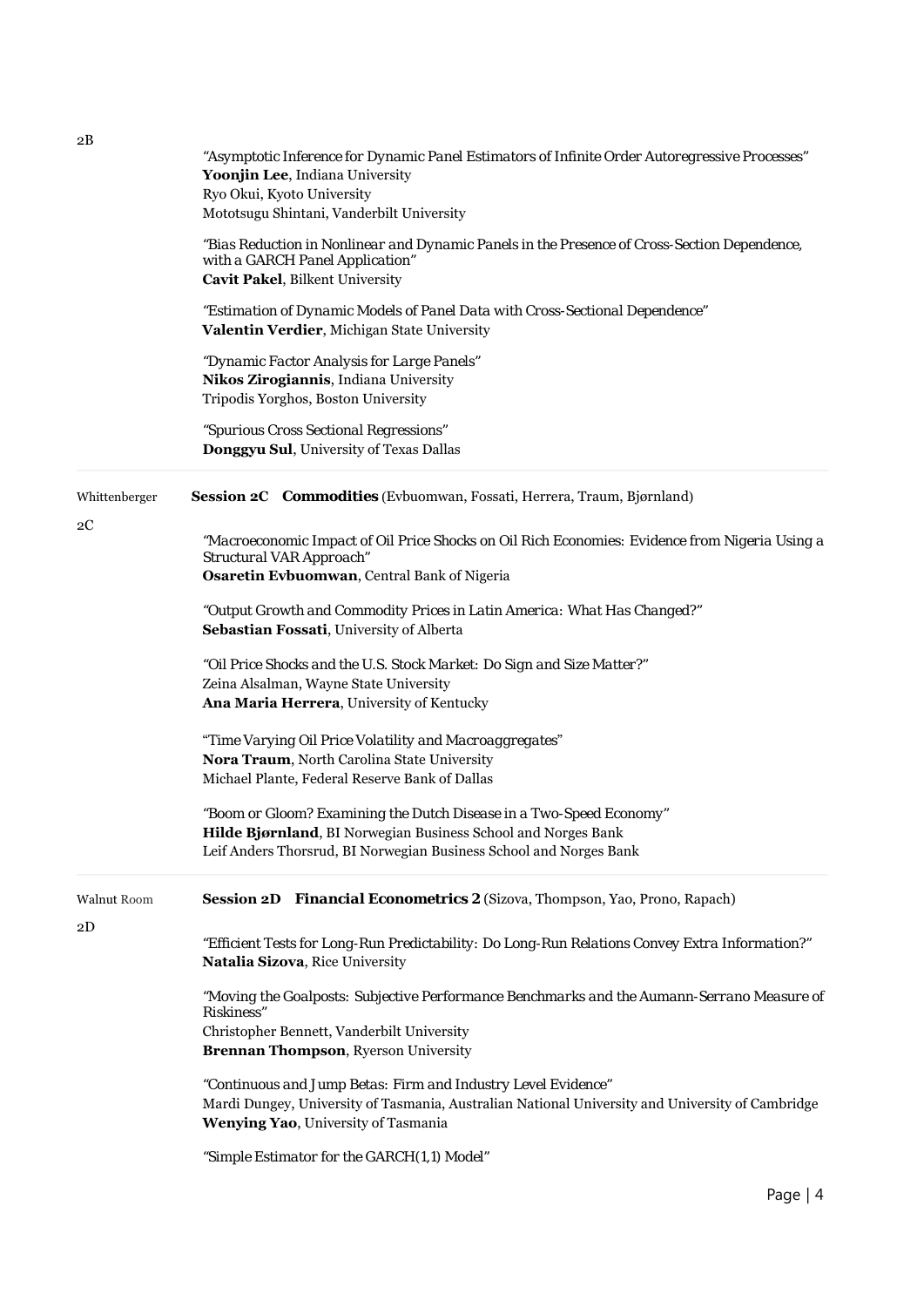|                 | <b>Todd Prono, American University</b>                               |                                                                                                                                          |                         |  |
|-----------------|----------------------------------------------------------------------|------------------------------------------------------------------------------------------------------------------------------------------|-------------------------|--|
|                 |                                                                      | "Which Hedge Fund Styles Hedge Against Bad Times?"<br>Charles Cao, Pennsylvania State University<br>David Rapach, Saint Louis University |                         |  |
|                 |                                                                      | Guofu Zhou, Washington University in St. Louis                                                                                           |                         |  |
| Oak Room        |                                                                      | Session 2E Time Series 1 (Choi, Wang, Yang, Shintani, Kılıç)                                                                             |                         |  |
| 2Ε              |                                                                      | "Regime Switching Model with Endogenous Autoregressive Latent Factor"                                                                    |                         |  |
|                 | Yoosoon Chang, Indiana University                                    |                                                                                                                                          |                         |  |
|                 | Yongok Choi, Indiana University                                      |                                                                                                                                          |                         |  |
|                 | Joon Park, Indiana University                                        |                                                                                                                                          |                         |  |
|                 |                                                                      | "A Simple Solution of the Imbalance Regression with Its Applications"                                                                    |                         |  |
|                 |                                                                      | Cindy Shin-Huei Wang, Université Catholique de Louvain and National Tsing Hua University                                                 |                         |  |
|                 | University                                                           | Cheng Hsiao, University of Southern California, City University of Hong Kong and Xiamen                                                  |                         |  |
|                 | Unknown Mean"                                                        | "(Almost) Exactly Unbiased Estimation of Autocovariances of a Univariate Time Series with                                                |                         |  |
|                 |                                                                      | Timothy Vogelsang, Michigan State University                                                                                             |                         |  |
|                 |                                                                      | <b>Jingjing Yang</b> , University of Nevada Reno                                                                                         |                         |  |
|                 | "Testing for a Unit Root Against Transitional Autoregressive Models" |                                                                                                                                          |                         |  |
|                 | Joon Park, Indiana University                                        |                                                                                                                                          |                         |  |
|                 |                                                                      | Mototsugu Shintani, Vanderbilt University                                                                                                |                         |  |
|                 |                                                                      | "Tests for Predictability in Smooth Transition Predictive Regressions"                                                                   |                         |  |
|                 |                                                                      | Rehim Kılıç, Federal Reserve Bank of Atlanta                                                                                             |                         |  |
| 4:40 - 6:20     |                                                                      | <b>Reception and Music Performance</b>                                                                                                   |                         |  |
| Frangipani Room | My Romance                                                           |                                                                                                                                          | <b>Richard Rodgers</b>  |  |
|                 | Skylark                                                              |                                                                                                                                          | Hoagy Carmichael        |  |
|                 |                                                                      | <b>June Lee</b> – Piano                                                                                                                  |                         |  |
|                 |                                                                      | "Prologue: Si può? Si può?" from I Pagliacci                                                                                             | Ruggero Leoncavallo     |  |
|                 | <b>Blue Mountain Ballads</b>                                         |                                                                                                                                          | Paul Bowles             |  |
|                 |                                                                      | "Thus saith the Lord/But who may abide" from Messiah                                                                                     | George Frideric Handel  |  |
|                 |                                                                      | <b>Howard Swyers - Baritone</b><br><b>Paulette Davidson - Piano</b>                                                                      |                         |  |
|                 | My Foolish Heart                                                     |                                                                                                                                          | Music by Victor Young   |  |
|                 |                                                                      | June Lee & Miles Burke Duo                                                                                                               | Words by Ned Washington |  |
|                 |                                                                      | <b>Miles Burke - Vocals</b><br>June Lee - Piano/Vocals                                                                                   |                         |  |
|                 |                                                                      |                                                                                                                                          |                         |  |
| $6:20 - 8:00$   | <b>Conference Dinner</b>                                             |                                                                                                                                          |                         |  |
| Tudor Room      | South of the Border Buffet                                           |                                                                                                                                          |                         |  |
|                 | <b>Welcome Speech</b>                                                |                                                                                                                                          |                         |  |
|                 | all Dean Collage of Antagnal Coinness, Indiana Univ                  |                                                                                                                                          |                         |  |

**Larry Singell** – Dean, College of Arts and Sciences, Indiana University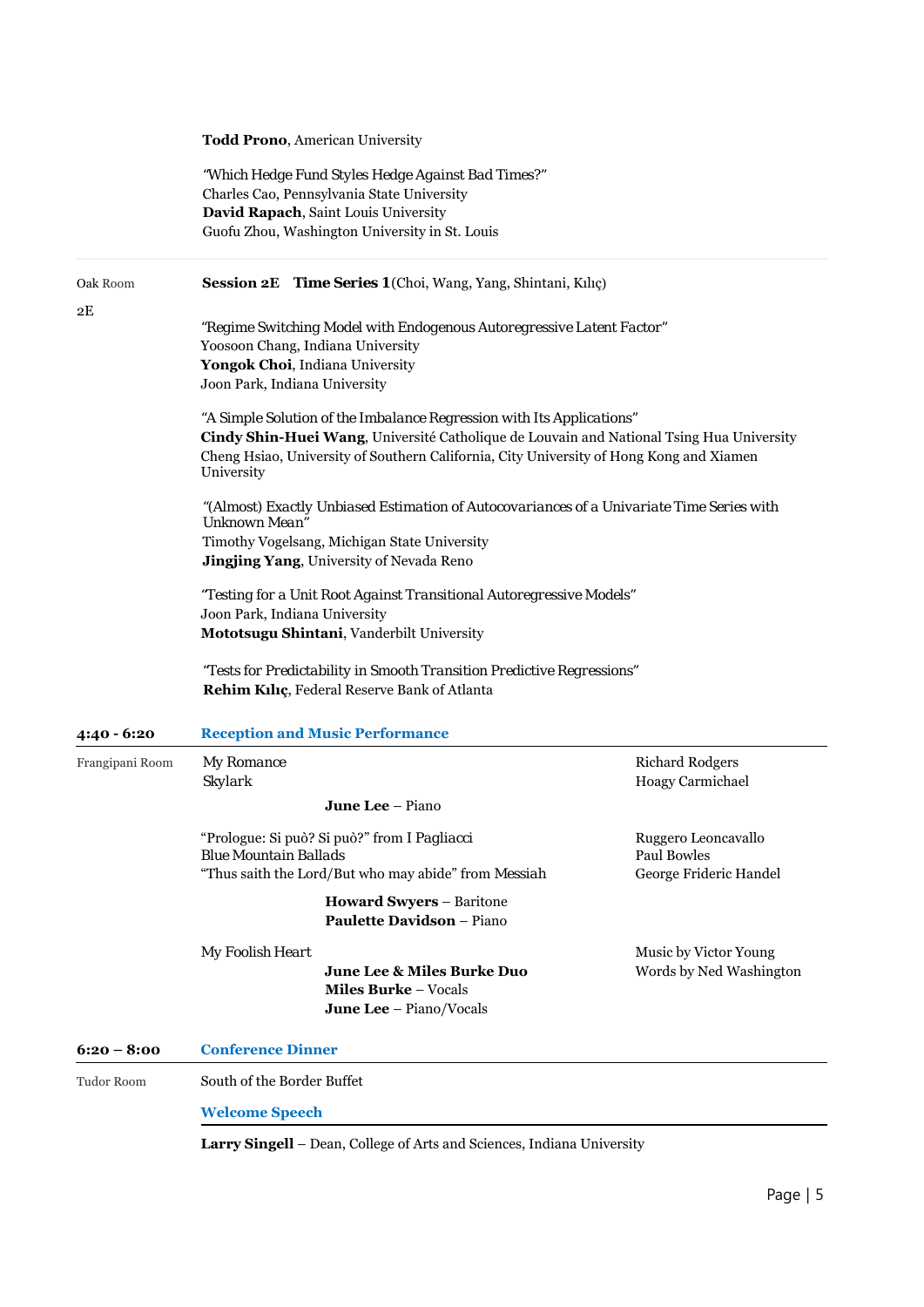|                 | <b>Announcement for MEG 2014</b>                                                                                                                                                                                                  |  |  |
|-----------------|-----------------------------------------------------------------------------------------------------------------------------------------------------------------------------------------------------------------------------------|--|--|
|                 | <b>Justin Tobias</b> , Purdue University - Coordinator of MEG Meetings                                                                                                                                                            |  |  |
| $8:00 - 8:50$   | <b>After Dinner Speech</b>                                                                                                                                                                                                        |  |  |
| Tudor Room      | "Sieve Inferences for Semi/Nonparametric Models"<br>Xiaohong Chen, Yale University                                                                                                                                                |  |  |
| Day 2           | October 26, 2013                                                                                                                                                                                                                  |  |  |
| 7:30 - 8:20     | <b>Continental Breakfast</b>                                                                                                                                                                                                      |  |  |
| Frangipani Room |                                                                                                                                                                                                                                   |  |  |
| $8:20 - 10:00$  | <b>Contributed Session 3</b>                                                                                                                                                                                                      |  |  |
| Sassafras Room  | Session 3A Bayesian Econometrics 1 (Shang, McCracken, McFadden, Tan, Geweke)                                                                                                                                                      |  |  |
| 3A              | "Bayesian Hierarchical Modeling of MEAP Data in Michigan"<br><b>Shengwu Shang, Ball State University</b>                                                                                                                          |  |  |
|                 | "Evaluating Forecasts from Bayesian Vector Autoregressions Conditional on Policy Paths"<br>Todd Clark, Federal Reserve Bank of Cleveland<br>Michael McCracken, Federal Reserve Bank of St. Louis                                  |  |  |
|                 | "Climate Change and US Corn Yield Forecasts: A Dynamic Bayesian Approach"<br>Jonahan McFadden, Iowa State University<br>John Miranowski, Iowa State University                                                                    |  |  |
|                 | "A Minimal Econometric Interpretation for Monetary and Fiscal Policy Interactions"<br>Fei Tan, Indiana University                                                                                                                 |  |  |
|                 | "Adaptive Sequential Posterior Simulators for Massively Parallel Computing Environments"<br>Garland Durham, Quantos Analytics, LLC<br>John Geweke, University of Technology Sydney, Erasmus University and University of Colorado |  |  |
| Maple Room      | Session 3B Microeconometrics (Kong, Song, Zhang, Lee)                                                                                                                                                                             |  |  |
| 3B              | "Estimation of Treatment Effects under Multiple Equilibria in Repeated Public Good Experiments"<br><b>Jianning Kong, University of Texas Dallas</b><br>Donggyu Sul, University of Texas Dallas                                    |  |  |
|                 | "Estimating Production Functions When Capital Input is Measured with Error"<br>Kyoo-il Kim, University of Minnesota<br>Amil Petrin, University of Minnesota and NBER<br>Suyong Song, University of Wisconsin Milwaukee            |  |  |
|                 | "Distributional Regression Discontinuity: Theory and Empirical Examples"<br>Shu Shen, University of California Davis<br>Xiaohan Zhang, University of California Davis                                                             |  |  |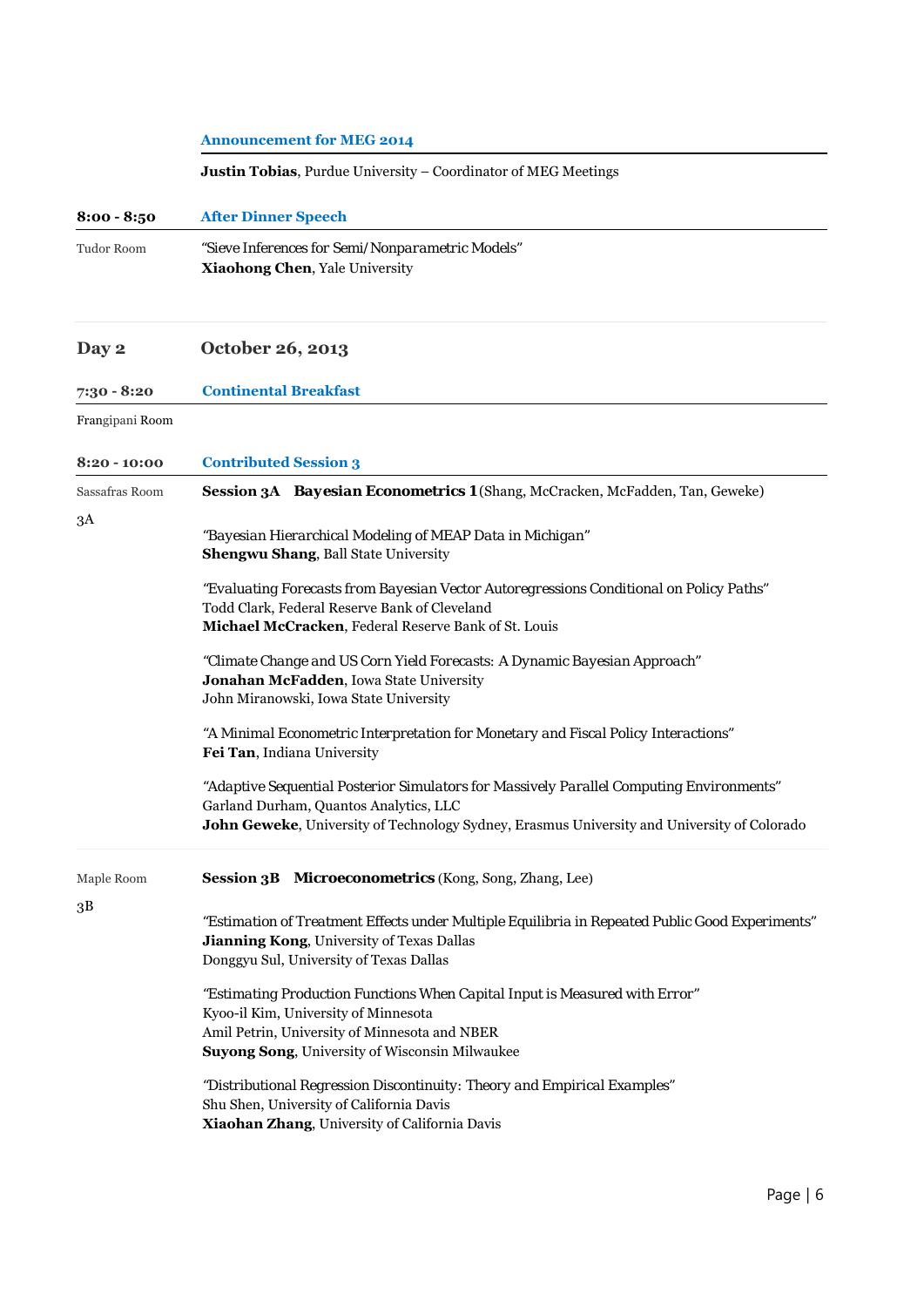*"Partial Mean Processes with Generated Regressors: Continuous Treatment Effects and Nonseparable Model"* **Ying-Ying Lee**, Oxford University

| Oak Room       |                           | Session 3C Empirical Macroeconomics (Byun, Baglan, Rangaraju, Wemy, Malikov)                                                                                                                                       |
|----------------|---------------------------|--------------------------------------------------------------------------------------------------------------------------------------------------------------------------------------------------------------------|
| зC             | Soojin Jo, Bank of Canada | "Heterogeneity in the Dynamic Effects of Uncertainty on Investment"<br>Sungje Byun, University of California San Diego                                                                                             |
|                |                           | "Inflation and Growth in Developing Economies: A Semiparameric Panel Investigation"<br>Deniz Baglan, Howard University<br>Emre Yoldas, Board of Governors of the Federal Reserve System                            |
|                |                           | "The State-Level Effects of Tax Foresight Shocks"<br>Ana Maria Herrera, University of Kentucky<br>Sandeep Rangaraju, University of Kentucky                                                                        |
|                |                           | "Which Productivity Shock? A Model-based SVAR Identification Approach"<br><b>Edouard Wemy</b> , Emory University                                                                                                   |
|                |                           | "Are All U.S. Credit Unions Alike? A Generalized Model of Heterogeneous Technologies with<br><b>Endogenous Switching and Fixed Effects"</b><br>Emir Malikov, State University of New York Binghamton               |
|                |                           | Diego Restrepo-Tobón, EAFIT University and State University of New York Binghamton<br>Subal C. Kumbhakar, State University of New York Binghamton                                                                  |
| Walnut Room    |                           | Session 3D Nonparametric Testing (Calhoun, Kheifets, Parker, Tao, Chen)                                                                                                                                            |
| $3\mathrm{D}$  |                           | "An Improved Stepdown Method for Testing Families of One-sided Hypotheses"<br>Gray Calhoun, Iowa State University                                                                                                  |
|                |                           | "Model evaluation of the Fed monetary rules"<br>Igor Kheifets, New Economic School<br>Carlos Velasco, Universidad Carlos III de Madrid                                                                             |
|                |                           | "Improved Two-Sample Comparisons for Laboratory Data"<br>Jason Parker, University of Texas Dallas                                                                                                                  |
|                |                           | "Empirical Likelihood Ratio Tests of Conditional Moment Restrictions with Unknown Functions"<br><b>Jing Tao</b> , University of Wisconsin Madison                                                                  |
|                |                           | "Nonparametric Testing for Smooth Structural Changes in Panel Data Models"<br><b>Bin Chen</b> , University of Rochester<br>Liquan Huang, University of Rochester                                                   |
| Persimmon Room |                           | Session 3E Forecasting (Lu, Park, Sekhposyan, Zhang, Chauvet)                                                                                                                                                      |
| 3Ε             |                           | "Forecasting Output Growth During the Great Recession"<br>Marcelle Chauvet, University of California Riverside<br>Mi Emmy Lu, University of California Riverside<br>Simon Potter, Federal Reserve Bank of New York |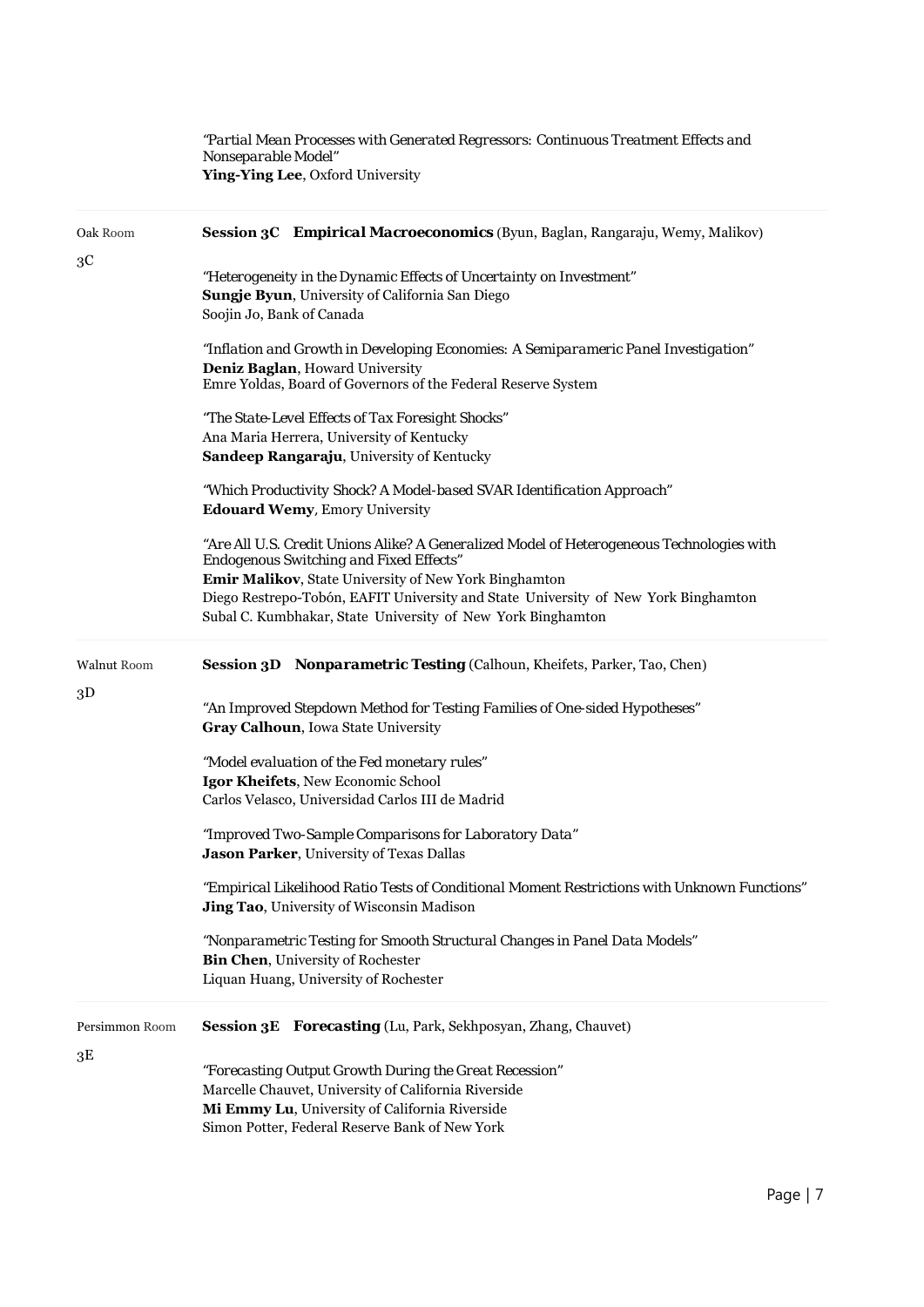|                 | "Multivariate Density Forecast Evaluation"<br>Stanley I.M. Ko, The Chinese University of Hong Kong<br>Sung Park, Chung-Ang University                                                                                                                                                                                                                                                                                                                                                        |
|-----------------|----------------------------------------------------------------------------------------------------------------------------------------------------------------------------------------------------------------------------------------------------------------------------------------------------------------------------------------------------------------------------------------------------------------------------------------------------------------------------------------------|
|                 | "Alternative Tests for Correct Specification of Conditional Predictive Densities"<br>Barbara Rossi, University of Pompeu Fabra, Barcelona GSE and CREI (Spain)<br>Tatevik Sekhposyan, Bank of Canada<br>"Estimation and Feasible Conditional Forecasts Properties from the Predictive Regressions"<br>Ru Zhang, University of California Riverside<br>"Real-Time Nowcasting of Nominal GDP"<br>William Barnett, University of Kansas<br>Marcelle Chauvet, University of California Riverside |
| $10:00 - 10:20$ | <b>Coffee Break</b>                                                                                                                                                                                                                                                                                                                                                                                                                                                                          |
| Frangipani Room |                                                                                                                                                                                                                                                                                                                                                                                                                                                                                              |
| $10:20 - 12:00$ | <b>Contributed Session 4</b>                                                                                                                                                                                                                                                                                                                                                                                                                                                                 |
| Sassafras Room  | Session 4A Bayesian Econometrics 2 (Burda, Choi, Wohar, Yu, Chib)                                                                                                                                                                                                                                                                                                                                                                                                                            |
| 4A              | "Copula Based Factorization in Bayesian Multivariate Infinite Mixture Models"<br>Martin Burda, University of Toronto<br>Artem Prokhorov, Concordia University and CIREQ<br>"Expert Information and Nonparametric Bayesian Inference of Rare Events"                                                                                                                                                                                                                                          |
|                 | Hwan-sik Choi, Binghamton University<br>"A Bayesian Analysis of Stock Price Decomposition"<br>Nathan Balke, Southern Methodist University and Federal Reserve Bank of Dallas<br>Jun Ma, University of Alabama<br>Mark Wohar, University of Nebraska Omaha                                                                                                                                                                                                                                    |
|                 | "Robust Deviance Information Criterion for Latent Variable Models"<br>Yong Li, Renmin University of China<br>Tao Zeng, Singapore Management University<br>Jun Yu, Singapore Management University<br>"Nonparametric Bayes Analysis of the Sharp RD Design"                                                                                                                                                                                                                                   |
|                 | Siddhartha Chib, Washington University in St. Louis<br>Edward Greenberg, Washington University in St. Louis                                                                                                                                                                                                                                                                                                                                                                                  |
| Maple Room      | Session 4B Games and Social Interactions (An, Blevins, Jing, Yang, Mele)                                                                                                                                                                                                                                                                                                                                                                                                                     |
| 4B              | "Committee Decisions with Heterogeneous Tastes and Ideological Bias"<br>Yonghong An, University of Connecticut<br>Xu Tang, University of Pennsylvania                                                                                                                                                                                                                                                                                                                                        |
|                 | "Identification and Estimation of Continuous Time Dynamic Games"<br>Jason Blevins, The Ohio State University                                                                                                                                                                                                                                                                                                                                                                                 |
|                 | "The Impact of Social Referrals on Consumer Conversion"                                                                                                                                                                                                                                                                                                                                                                                                                                      |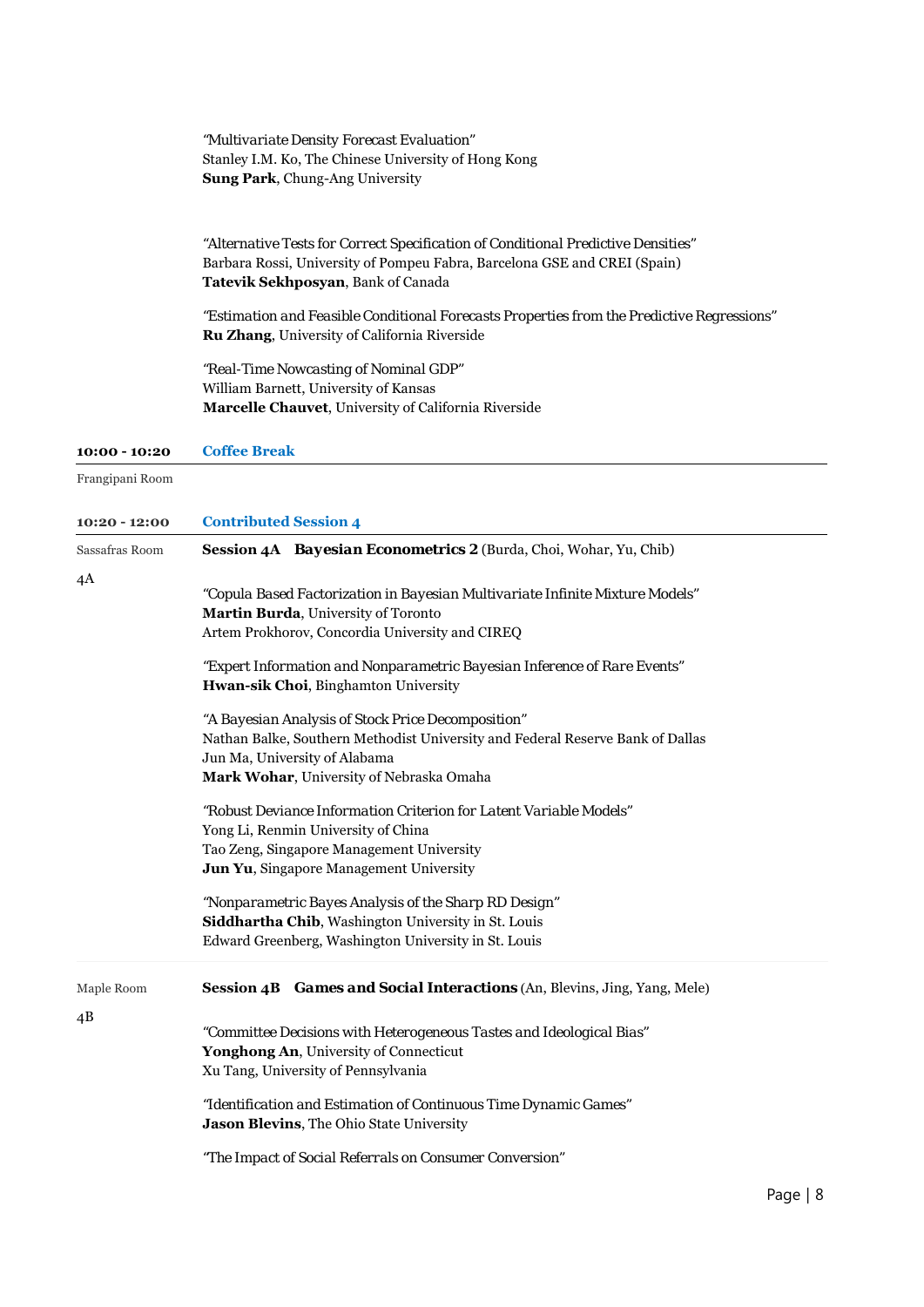|                | <b>Hui Jing, Temple University</b>                                                                                                                                                                      |
|----------------|---------------------------------------------------------------------------------------------------------------------------------------------------------------------------------------------------------|
|                | "Social Interactions and Private Information: A Game Theoretical Approach"<br><b>Chao Yang, The Ohio State University</b><br>Lung-Fei Lee, The Ohio State University                                    |
|                | "Variational Inference for a Strategic Model of Social Interactions"<br><b>Angelo Mele, Johns Hopkins University</b>                                                                                    |
| Oak Room<br>4C | Session 4C Macroeconometrics (Gafarov, Sakarya, Chen, Self)                                                                                                                                             |
|                | "Identification in Dynamic Models Using Sign Restrictions"<br>Bulat Gafarov, Pennsylvania State University and National Research University Higher School of<br>Economics                               |
|                | "The Econometrics of the Hodrick-Prescott Filter"<br>Robert de Jong, The Ohio State University<br>Neslihan Sakarya, The Ohio State University                                                           |
|                | "Likelihood Based Estimation and Inference on DSGE Models with Possible Identification Failure"<br>Linchun Chen, University of California San Diego                                                     |
|                | "Modeling Stock Market Asymmetric Stationarity"<br>James Self, Indiana University<br>Ike Mathur, Southern Illinois University Carbondale                                                                |
| Walnut Room    | Session 4D Financial Econometrics 3 (Kim, Lugar, Chung, Jeong, Lam)                                                                                                                                     |
| 4D             | "Parametric Specification Test for Diffusion Processes"<br>Kun Ho Kim, Hanyang University<br>Ting Zhang, University of Iowa<br>Wei Biao Wu, University of Chicago                                       |
|                | "Multivariate Tests of Mean-Variance Efficiency and Spanning with a Large Number of Assets and<br>Time-varying Covariances"<br>Sermin Gungor, Bank of Canada<br>Richard Luger, Georgia State University |
|                | "Persistent Stationary Process"<br>Yoosoon Chang, Indiana University<br>Michael Chung, Indiana University<br>Joon Park, Indiana University                                                              |
|                | "Asymptotic Theory of Maximum Likelihood Estimator for Jump Diffusion Model"<br>Minsoo Jeong, Indiana University<br>Joon Park, Indiana University                                                       |
|                | "Long Run Stock Volatility: A Reinvestigation"<br>Pok-sang Lam, The Ohio State University<br>Ting Wu, Shanghai University of Finance and Economics                                                      |
| Persimmon Room | Session 4E Structural Break (Aylar, Donayre, Meng, Shin, Wada)                                                                                                                                          |
| 4Ε             | "Tests for a Break in the Trend with Stationary or Integrated Shocks"<br>Emre Aylar, University of Washington                                                                                           |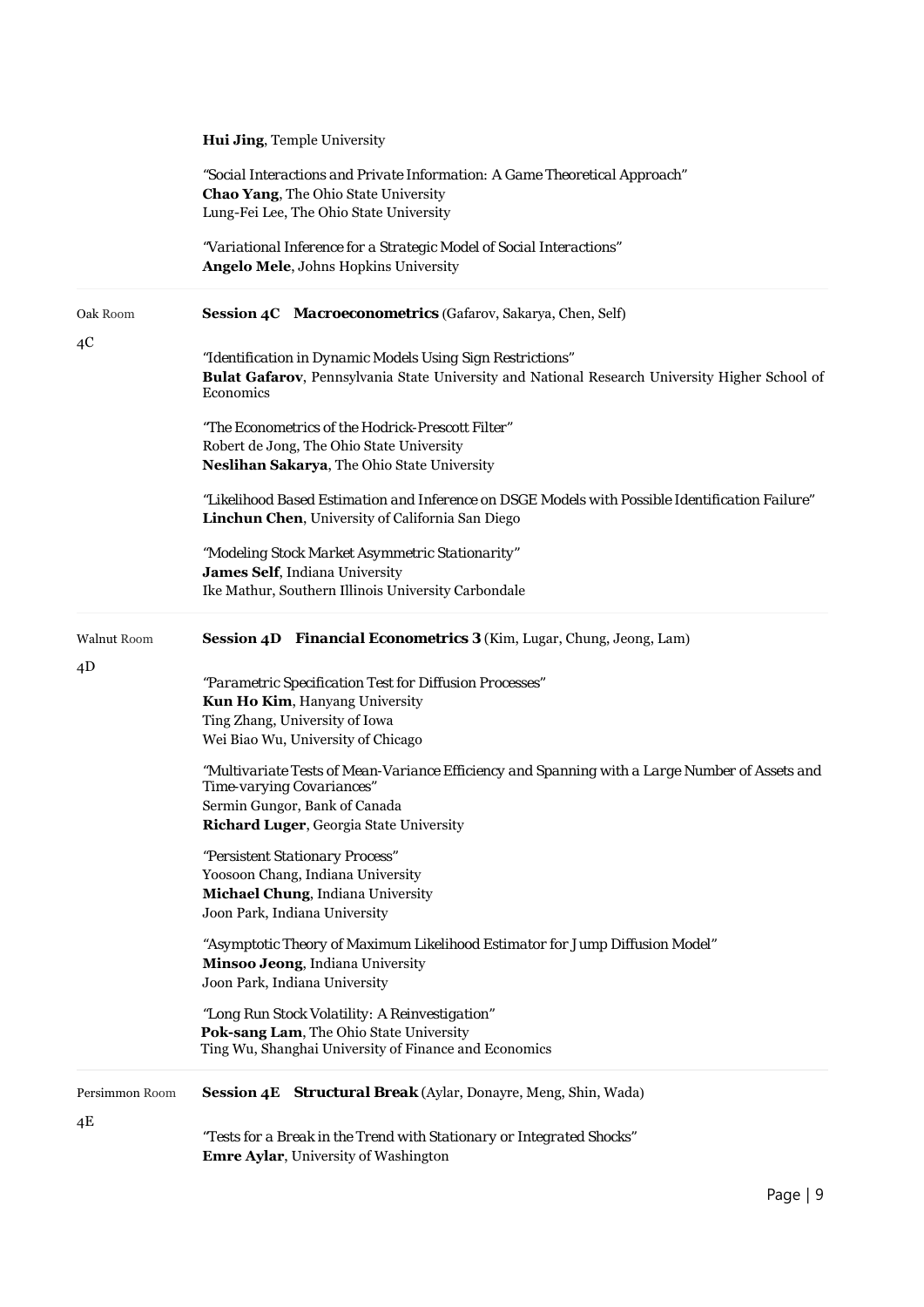*"To What Extent Can We Identify and Time Gradual Change?"*  **Luiggi Donayre**, University of Minnesota Duluth Neil Wilmot, University of Minnesota Duluth

*"The Prebisch-Singer Hypothesis and Relative Commodity Prices: Further Evidence on Breaks and Trend Shifts"* 

**Ming Meng**, University of Alabama Junsoo Lee, University of Alabama James Payne, University of New Orleans

*"The Lasso for High-Dimensional Regression with a Possible Change-point"*  Sokbae Lee, Seoul National University and Cemmap Myung Hwan Seo, London School of Economics **Youngki Shin**, University of Western Ontario

*"Measuring Business Cycles with Structural Breaks and Outliers: Applications to International Data"*  **Tatsuma Wada**, Wayne State University Pierre Perron, Boston University

| 12:00 - 1:20      | <b>Buffet Lunch</b>                                                                     |  |  |
|-------------------|-----------------------------------------------------------------------------------------|--|--|
| <b>Tudor Room</b> | Assorted Deli Sandwiches, Fruits, Chips and Desserts                                    |  |  |
| $1:20 - 3:00$     | <b>Contributed Session 5</b>                                                            |  |  |
| Sassafras Room    | Session 5A Econometric Theory 2 (Chaudhuri, DiTraglia, Kashaev, Ma, Calonico)           |  |  |
| 5Α                |                                                                                         |  |  |
|                   | "A Note on Efficiency Gains from Auxiliary Samples"                                     |  |  |
|                   | Saraswata Chaudhuri, University of North Carolina Chapel Hill                           |  |  |
|                   | "A Generalized Focused Information Criterion for GMM Model and Moment Selection"        |  |  |
|                   | Francis DiTraglia, University of Pennsylvania                                           |  |  |
|                   | "Parametric Estimation of Binary Models with Contaminated Controls"                     |  |  |
|                   | Nail Kashaev, Pennsylvania State University                                             |  |  |
|                   | "Validity of Pseudo-Observation Adjustment to Empirical Likelihood Based Methods for    |  |  |
|                   | <b>Conditional Moment Restriction Models"</b>                                           |  |  |
|                   | Jun Ma, University of British Columbia                                                  |  |  |
|                   | "Identifying Distributional Effects of Teachers and Peers in Nonseparable Models"       |  |  |
|                   | Sebastian Calonico, University of Michigan                                              |  |  |
| Maple Room        | <b>Session 5B</b> Applied Microeconomics (Lin, Ma, Jung, Shaw, Tran)                    |  |  |
| 5Β                |                                                                                         |  |  |
|                   | "Do State Non-Group Health Market Regulations Affect Early Retirement?"                 |  |  |
|                   | LeeKai Lin, Indiana University                                                          |  |  |
|                   | "The Effect of Medicaid Smoking Cessation Coverage on Smoking Deterrent Prescriptions"  |  |  |
|                   | Jie Ma, Indiana University                                                              |  |  |
|                   | "The Impact of College Education on Labor Market Outcomes: New Evidence Using a College |  |  |
|                   | Expansion by a Military Coup in South Korea"                                            |  |  |
|                   | Haeil Jung, Indiana University                                                          |  |  |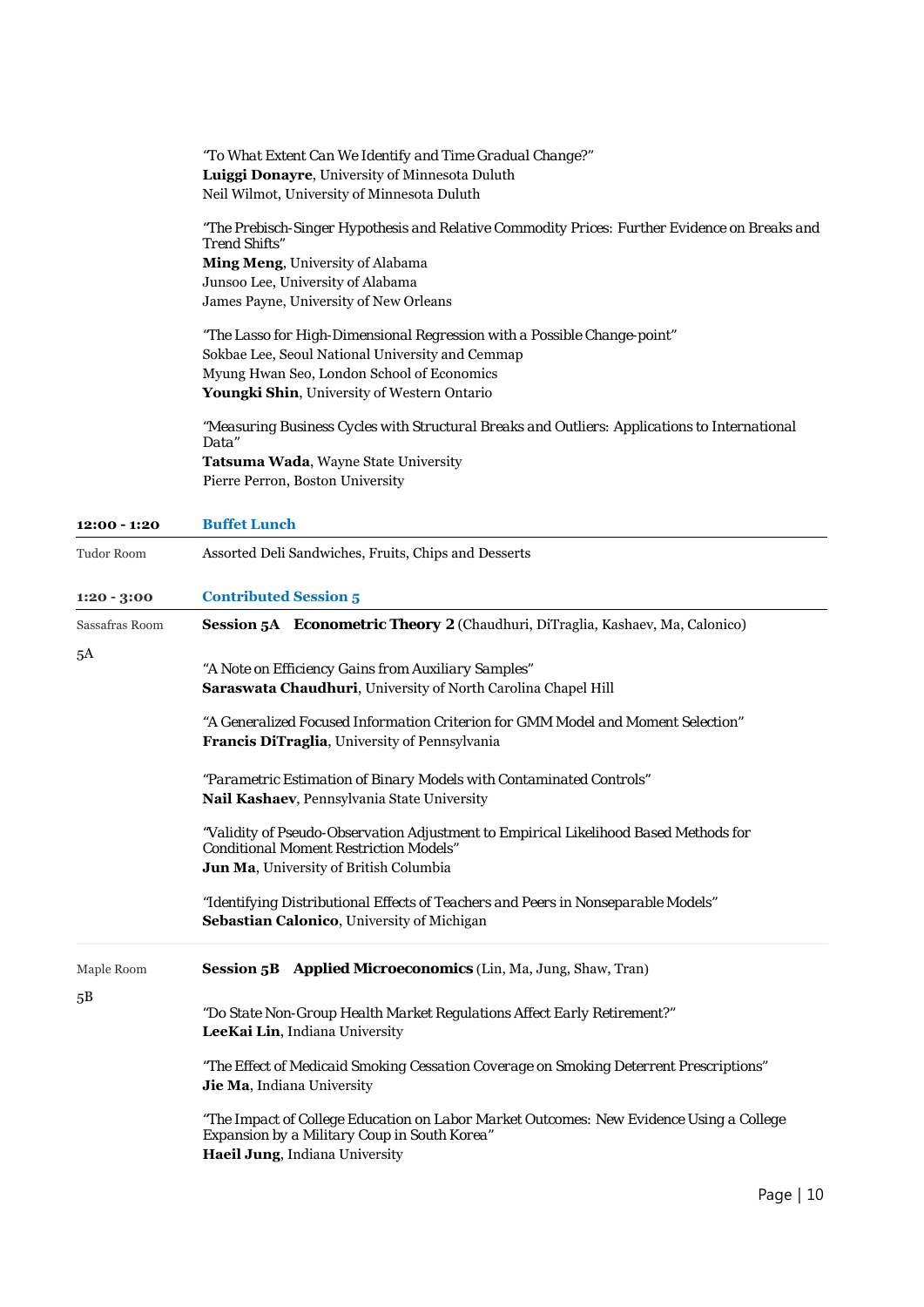|             | Maureen Pirog, Indiana University<br>Sang Kyoo Lee, Indiana University                                                                                                           |
|-------------|----------------------------------------------------------------------------------------------------------------------------------------------------------------------------------|
|             | "The Determinants of Educational Corruption"<br>Philip Shaw, Fordham University<br>"The Impact of Legal Enforcement: An Analysis of Corporate Tax Aggressiveness after an Audit" |
|             | Jason DeBacker, Middle Tennessee State University                                                                                                                                |
|             | Bradley Heim, Indiana University<br>Ahn Tran, Indiana University                                                                                                                 |
|             | Alexander Yuskavage, U.S. Department of the Treasury                                                                                                                             |
| Oak Room    | Session 5C Monetary-Fiscal Policy (Owyang, Panovska, Wang, Yang, Leeper)                                                                                                         |
| 5C          | "Countercyclical Policy and the Speed of Recovery After Recessions"                                                                                                              |
|             | Neville Francis, University of North Carolina Chapel Hill                                                                                                                        |
|             | Laura Jackson, University of North Carolina Chapel Hill<br>Michael Owyang, Federal Reserve Bank of St. Louis                                                                     |
|             | "The Asymmetric Effects of Fiscal Stimulus and Austerity Across the Business Cycle"                                                                                              |
|             | Steven Fazzari, Washington University in St. Louis                                                                                                                               |
|             | James Morley, University of New South Wales                                                                                                                                      |
|             | Irina Panovska, Lehigh University                                                                                                                                                |
|             | "Fiscal Stimulus or Fiscal Austerity? Public Investment, Public Consumption, Tax, and Multiplier"<br>Shu-Ling Wang, Indiana University                                           |
|             | "Estimation and Inference with Weak Identification of Forecast-Based Monetary Policy Reaction<br><b>Function</b> "                                                               |
|             | Ke-Li Xu, Texas A&M University                                                                                                                                                   |
|             | Jui-Chung Yang, Texas A&M University                                                                                                                                             |
|             | "Analyzing Fiscal Sustainability"                                                                                                                                                |
|             | Huixin Bi, Bank of Canada                                                                                                                                                        |
|             | Eric Leeper, Indiana University, Monash University and NBER                                                                                                                      |
| Walnut Room | <b>Session 5D</b> Applied Econometrics (Zhou, Park, Effraimidis, Hong)                                                                                                           |
| 5D          | "Does Brain Drain Lead to Institutional Gain? A Cross Country Empirical Investigation"                                                                                           |
|             | Xiaoyang Li, Cheung Kong Graduate School of Business                                                                                                                             |
|             | John McHale, National University of Ireland                                                                                                                                      |
|             | Xuan Zhou, Indiana University                                                                                                                                                    |
|             | "Identification of the Generalized Roy Model with an Application to Panel Data Models"                                                                                           |
|             | Byoung Park, State University of New York Albany                                                                                                                                 |
|             | "Nonparametric Regression under Fixed and Random Censoring With an Application to Wind<br><b>Power Producing Modelling and Forecasting"</b>                                      |
|             | Christian Dahl, University of Southern Denmark                                                                                                                                   |
|             | Georgios Effraimidis, University of Southern Denmark                                                                                                                             |
|             | "Market Structure and Cost Pass-Through in Retail"                                                                                                                               |
|             | Gee Hee Hong, Bank of Canada                                                                                                                                                     |
|             | Nicholas Li, University of Toronto                                                                                                                                               |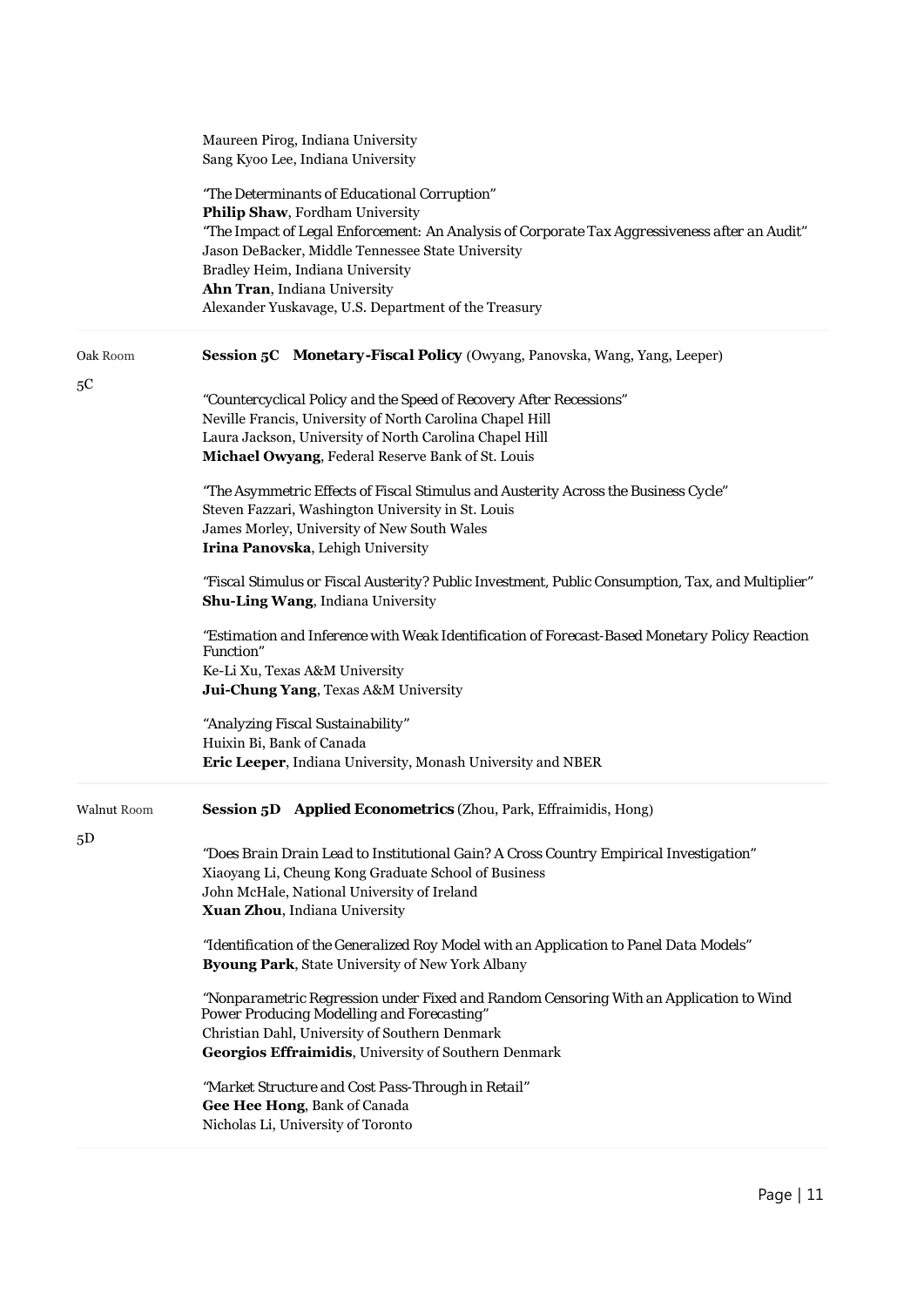| Persimmon Room | <b>Session 5E</b> Unit Root and Cointegration (Miller, Rho, Sinclair, Tieslau, Lee)    |
|----------------|----------------------------------------------------------------------------------------|
| 5Ε             |                                                                                        |
|                | "Testing for Cointegration with Temporally Aggregated and Mixed-frequency Time Series" |
|                | Eric Ghysels, CEPR and University of North Carolina Chapel Hill                        |
|                | J. Isaac Miller, University of Missouri                                                |
|                | "Unit Root Testing with Piecewise Locally Stationary Errors"                           |
|                | Yeonwoo Rho, University of Illinois Urbana-Champaign                                   |
|                | Xiaofeng Shao, University of Illinois Urbana-Champaign                                 |
|                | "Testing Stationarity for Unobserved Components Models"                                |
|                | James Morley, University of New South Wales                                            |
|                | Irina Panovska, Washington University in St. Louis                                     |
|                | <b>Tara Sinclair</b> , George Washington University                                    |
|                | "More Powerful LM Unit Root Tests with Non-normal Errors"                              |
|                | Ming Meng, University of Alabama                                                       |
|                | Kyungso Im, Federal Deposit Insurance Corporation                                      |
|                | Junsoo Lee, University of Alabama                                                      |
|                | Margie Tieslau, University of North Texas                                              |
|                | "Johansen-Type Cointegration Tests with a Fourier Function"                            |
|                | Walter Enders, University of Alabama                                                   |
|                | Junsoo Lee, University of Alabama                                                      |
|                |                                                                                        |

## **3:00 - 3:20 Coffee Break**

Conference Lounge

| $3:20 - 5:00$  | <b>Contributed Session 6</b>                                                   |
|----------------|--------------------------------------------------------------------------------|
| Sassafras Room | Session 6A <b>IV and Control Function</b> (Kang, Keay, Smart, Yildiz, Galvao)  |
| 6A             |                                                                                |
|                | "Choosing the Set of Instruments among Many and Possibly Invalid Instruments"  |
|                | Byunghoon Kang, University of Wisconsin Madison                                |
|                | "Relative Efficiency of One-Step and Two-Step Estimators in Nonlinear Models"  |
|                | Myoung-Jin Keay, Georgia Southern University                                   |
|                | "On Control Function Methods when the Reduced Form Has Random Coefficients"    |
|                | Francis Smart, Michigan State University                                       |
|                | Jeffrey Wooldridge, Michigan State University                                  |
|                | "A Discontinuity Test for Identification in Nonlinear Models with Endogeneity" |
|                | Carolina Caetano, University of Rochester                                      |
|                | Christoph Rothe, Columbia University                                           |
|                | <b>Nese Yildiz, University of Rochester</b>                                    |
|                | "Modeling Endogeneity Bias Using Observables"                                  |
|                | Antonio Galvao, University of Iowa                                             |
|                | Gabriel Montes-Roja, City University London                                    |
|                | Suyong Song, University of Wisconsin Milwaukee                                 |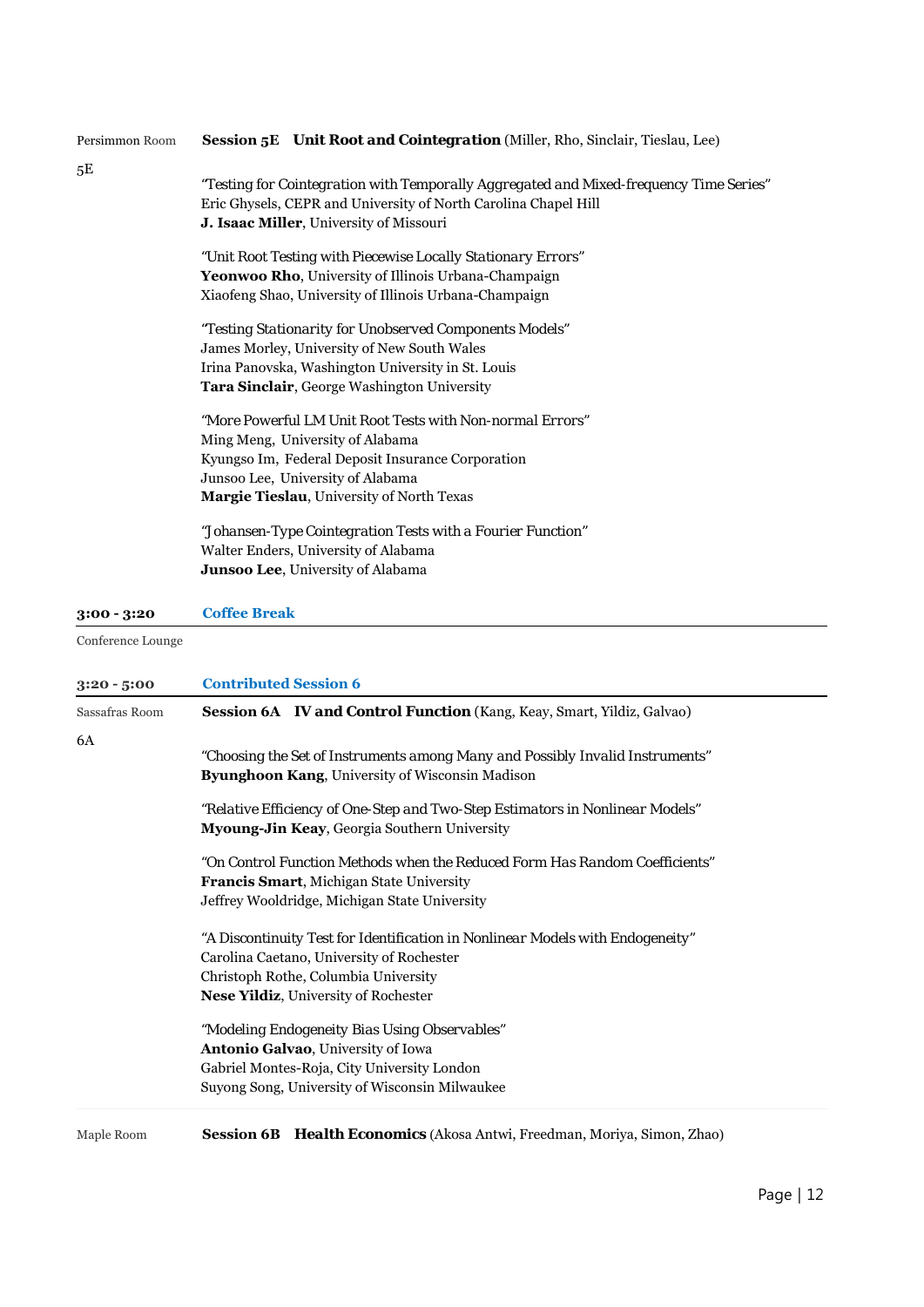|                          | "Does Access to Health Insurance Increase Utilization of Medical Care? Evidence from the 2010<br>ACA Extension of Health Insurance to Young Adults"<br>Yaa Akosa Antwi, Indiana University - Purdue University Indianapolis<br>Asako Moriya, Indiana University<br>Kosali Simon, Indiana University and NBER<br>"Are There Heterogeneous Effects of Electronic Medical Records Adoption on Patient Health<br>Outcomes?"<br>Seth Freedman, Indiana University<br>Haizhen Lin, Indiana University<br>Jeffrey Prince, Indiana University<br>"Impact of Premium Subsidies on the Take-up of Health Insurance: Evidence from the 2009<br>American Recovery and Reinvestment Act"<br>Asako Moriya, Indiana University<br>Kosali Simon, Indiana University and NBER<br>"The Impact of the Great Recession on Birthrates and Infant Health in the U.S."<br>Aparna Lhila, Central Michigan University<br>John Cawley, Cornell University and NBER<br>Kosali Simon, Indiana University and NBER<br>"Patient Safety in Hospitals - A Bayesian Analysis of Unobservable Risk Factors"<br>Xiaohui Zhang, Monash University<br>Katharina Hauck, Imperial College London |
|--------------------------|-----------------------------------------------------------------------------------------------------------------------------------------------------------------------------------------------------------------------------------------------------------------------------------------------------------------------------------------------------------------------------------------------------------------------------------------------------------------------------------------------------------------------------------------------------------------------------------------------------------------------------------------------------------------------------------------------------------------------------------------------------------------------------------------------------------------------------------------------------------------------------------------------------------------------------------------------------------------------------------------------------------------------------------------------------------------------------------------------------------------------------------------------------------|
|                          | Xueyan Zhao, Monash University                                                                                                                                                                                                                                                                                                                                                                                                                                                                                                                                                                                                                                                                                                                                                                                                                                                                                                                                                                                                                                                                                                                            |
| Oak Room<br>6C           | Session 6C Policy (Jin, Keinsley, Boulware, Olson)<br>"Roll-over Risk, Corporate Debt Maturity and Cash Holdings"<br>Hao Jin, Indiana University<br>"Decomposing Government Deficits"                                                                                                                                                                                                                                                                                                                                                                                                                                                                                                                                                                                                                                                                                                                                                                                                                                                                                                                                                                     |
|                          | Andrew Keinsley, University of Kansas<br>Shu Wu, University of Kansas<br>"How Does Monetary Policy Affect Shadow Banking Activity? Evidence from Security Repurchase<br>Agreements"<br>Karl David Boulware, University of Alabama<br>Jun Ma, University of Alabama<br>Robert Reed, University of Alabama<br>"The Bundesbank, European Monetary Integration, and the Great Moderation in Europe"                                                                                                                                                                                                                                                                                                                                                                                                                                                                                                                                                                                                                                                                                                                                                           |
|                          | Eric Olson, Pepperdine University                                                                                                                                                                                                                                                                                                                                                                                                                                                                                                                                                                                                                                                                                                                                                                                                                                                                                                                                                                                                                                                                                                                         |
| <b>Walnut Room</b><br>6D | <b>Session 6D</b><br><b>Financial Markets</b> (Odonkor, Owusu Takyi, Sekkel, Zimmer, Vivian)<br>"Risk-taking, Ownership and Excess Reserves in the Ghanaian Banking System"                                                                                                                                                                                                                                                                                                                                                                                                                                                                                                                                                                                                                                                                                                                                                                                                                                                                                                                                                                               |
|                          | Theodora Akweley Odonkor, University of Professional Studies Accra<br>Bright Addiyiah Osei, University of Professional Studies Accra<br>Bo Sjö, Linköping University                                                                                                                                                                                                                                                                                                                                                                                                                                                                                                                                                                                                                                                                                                                                                                                                                                                                                                                                                                                      |
|                          | "Determinants of Financial Development in Ghana"<br>Paul Owusu Takyi, All Nations University College                                                                                                                                                                                                                                                                                                                                                                                                                                                                                                                                                                                                                                                                                                                                                                                                                                                                                                                                                                                                                                                      |